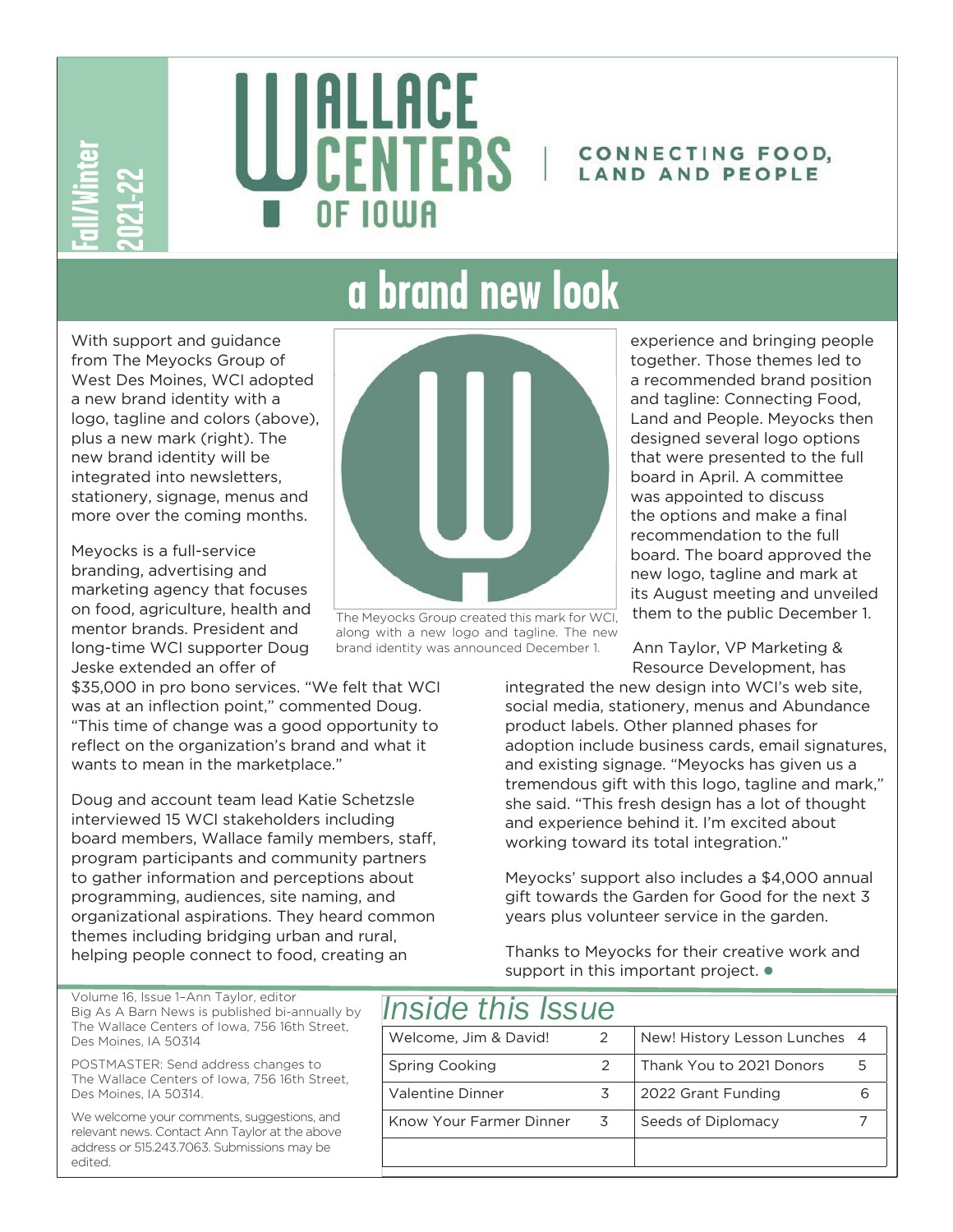#### **new board members**

WCI's board of directors elected Jim Hoyt of Johnston, IA and David Wallace Murray of Alexandria, VA to the board at the November 2021 quarterly meeting. The board also re-elected Marion James of Creston, IA; Barb Kalbach of Dexter, IA and Michelle Wilson of Prescott, IA to 3-year terms.

Board Chair Jeff Wallace welcomed the new members, "I'm delighted and grateful Jim and David have joined our board. In addition to their valuable management expertise, both will bring a fresh perspective and the kind of enthusiasm we need as we work to fulfill our mission."



Jim is a retired agricultural cooperative (GROWMARK) executive. He led the WCI board in updating the bylaws and other governance policies in 2020-21 as a pro-bono consultant. He has served on multiple boards including Silos and Smokestacks National Heritage Area and volunteers at the World Food

David Murray works as Director of Solar Policy for American Clean Power Association and is the great grandson of Henry A. Wallace. David pointed out, "As a Millennial, I have a good perspective on what younger community

Jim Hoyt

Prize. Jim noted, "With lifelong roots in Iowa agriculture, I know and appreciate the historical importance of the Wallace family. I look forward joining the WCI board and helping sustain this legacy."



David Murray

members may want to see in an institution like the Wallace Centers, such as educational and recreational opportunities related to sustainable agriculture. I am thrilled to join the Board of Directors and work alongside this well-rounded and committed group."

And a big THANK YOU to Brian Zachary of Creston, IA and Christine Fleming Halbrook of Des Moines, IA who stepped off the board with 12 and 13 years of service respectively.  $\bullet$ 

## **spring cooking classes**



Chef Katie will show you how to make this Chocolate Torte with Red Wine Apples for a special Valentine's dessert.

 No matter where you are, you can learn to cook like a pro. Take a live 2-hour cooking class with Chef Katie for only \$30 per screen, not per person. Katie will email you recipes, a grocery and equipment list, and a Zoom link. Gather all the ingredients and tools in your own kitchen, then watch while Katie demonstrates right alongside as you work. Classes begin at 5:30 pm.

Spring classes include:

- Feb. 7: Dessert for Valentine's Day Dark Chocolate Torte + Red Wine Apples
- March 7: A Twist on a Classic Pairing Panseared Salmon + Potato Beet Pancake + Dill Yogurt
- April 4: Perfect for Brunch Roasted Asparagus + Sauce Gribiche, Warmed Potato & Beet Salad + Bacon Vinaigrette & Soft Boiled Egg

• May 2: Celebrate Cinco de Mayo - Chicken Tomatillo Tacos + Margaritas with a Twist

Call Caroline at 515.243.7063 to reserve your spot or visit www.wallace.org/culinary-classes/

#### Private Cooking Classes Available Too

A great team-building excercise or just for fun, private classes for groups are available via Zoom. Prices begin at \$30 per screen with a minimum of 13 and maximum of 20 screens. Chef Katie will work with you to pick just the right recipes for your group. Contact Katie at 515.243.7063 to find out more details or email her at katieporter@ wallace.org.  $\bullet$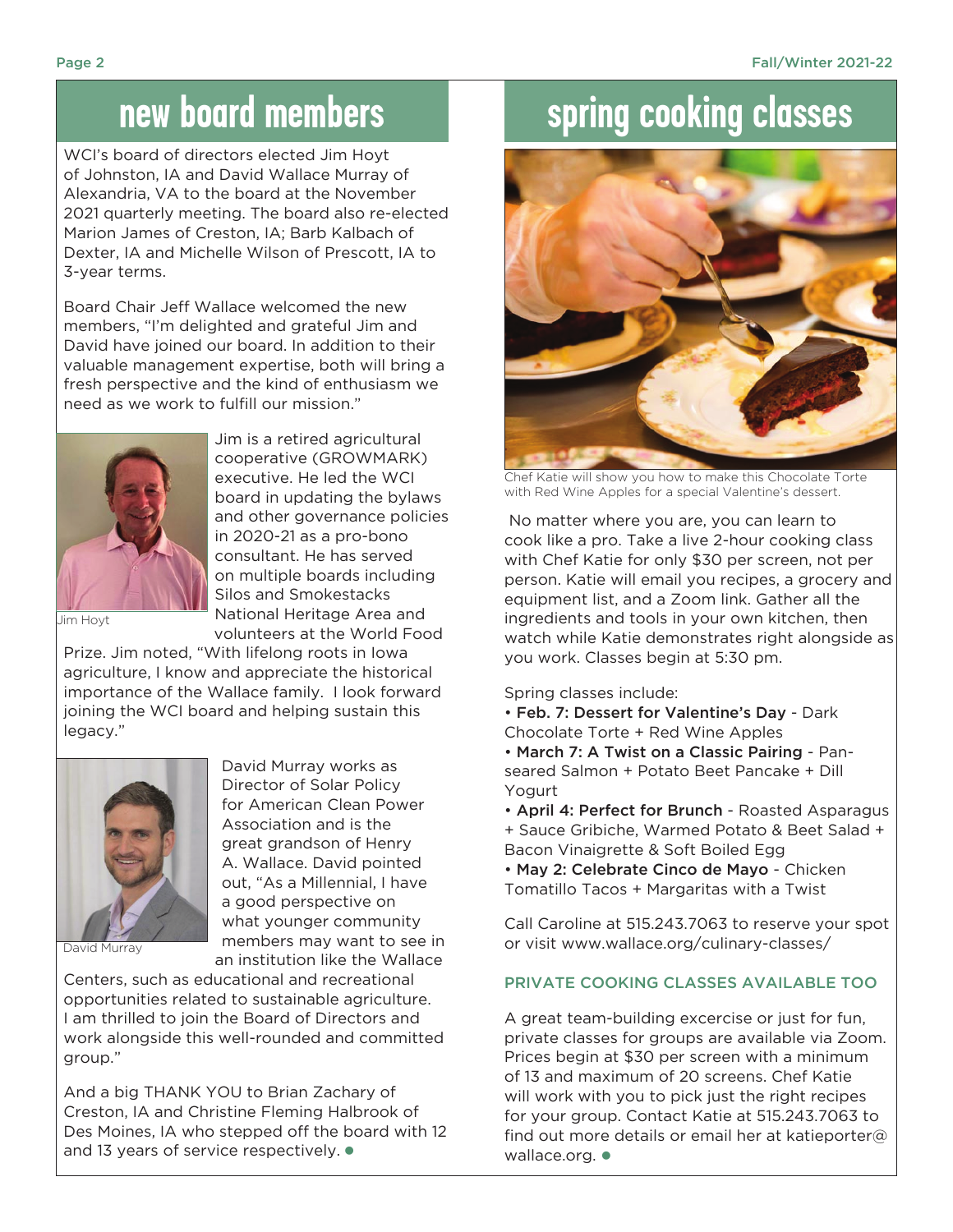#### **valentine dinner**



Bring your bestie(s) to Chef Katie's Valentine's Dinner on Saturday, February 12. Set in the historic Wallace House, this four-course meal is a step up from an ordinary night out. Bring your favorite wine or beer; openers and glassware provided. Choose from seatings at 5:30 pm or 8 pm. Cost is \$75/person, gratuity included.

The four-course menu includes:

• Beet Tartare + Apple Relish, Whipped Blue Cheese, Pickled Shallots, Savory Granola, **Microgreens** 

• Lamb Crepinette + Rosemary Glazed Turnips, Sauteed Greens, Winter Radish & Celeriac Salad • Mangalitsa Pork Duo: Herb Roasted Pork Loin

+ Sweet Potato Puree & Gremolata, Braised Pork Belly + Butternut Squash & Radishes, Aronia Berry Gastrique

• Dark Chocolate Torte + Raspberry Mousse & Citrus Meringue Crisps

Reservations are by table only. Contact Caroline at  $515.243.7063$ .

## **farm to table returns**

Farm to Table Thursday dinners at the Wallace House return March 31 for a 35-week season. Last year's season was delayed until July because of the pandemic. Many weeks were often sold out with a lengthy wait list. Chef Katie extended the dinners an additional week to accommodate as many on the wait list as possible.

Seating on the front porch is available again this year, weather permitting. A deposit of \$25 will hold a table. Reservations open Feb. 1. Call Caroline at 515.243.7063 for reservations.  $\bullet$ 

## **know your farmer dinner**



Iowa farmers Rebecca and Caleb Baker of Clearfield bring their grass-fed beef and organic rye to the Wallace House on Thursday, March 3 for a Know Your Farmer Dinner.

Our occasional Know Your Farmer Dinners pair a one-of-a-kind menu with a chance to personally talk with incredible Iowa growers.

Caleb and Rebecca Baker from R | C Family Farms in Clearfield, IA will bring their grass-fed beef and organic rye to the Wallace House on Thursday, March 3 for a three-course meal you won't soon forget.

Caleb and Rebecca practice regenerative farming and will share their story during the event. Caleb says, "As I learned about soil health and the direct link to healthy food, I had this ah- ha moment. The crops and cattle that I grow and raise on my farm eventually end up on someone's plate! I decided right then and there I wanted to change the way I was farming. I began to transition our farm to organic and raise my cattle on pasture with my focus on soil health and increasing biodiversity."

The three-course dinner includes:

- Coriander-Braised Beef Roast + Chile-Roasted
- Sweet Potatoes, Greens, Corn Relish
- Garlic-Crusted Tenderloin + Gillfeather Turnip & Sweet Onion Puree, Rye Berries, Microgreen & Pickled Onion Salad, Red Wine Jus
- Dark Chocolate Cake + Beef Tallow Fudge, Cherry Sorbet, Pecan Crunch

This prix-fixe dinner is \$65/person, gratuity included. Bring your own wine or beer; openers and glassware provided. Doors open at 6 pm; dinner served at 6:30 pm. Call 515.243.7063. l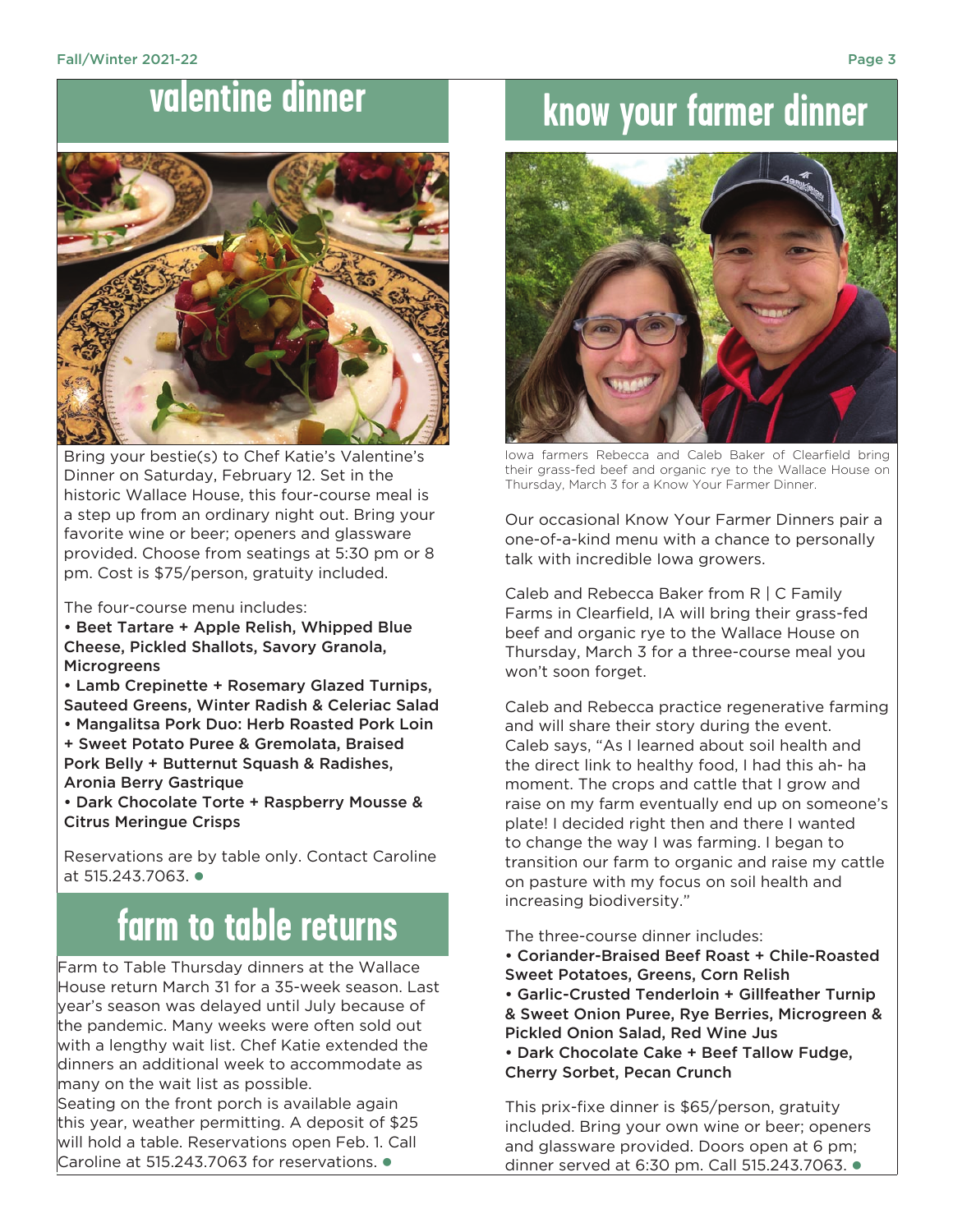## **new! history lesson lunches**

A new program at the Wallace Farm kicks off this spring: History Lesson Lunches. Combining a delicious 3-course farm-to-table lunch with a program of readings from Wallaces' Farmer magazine. The program will focus on from topics covered in the magazine during the Wallace Family's time as editors, 1895-1933.

"The readings selected for the program show the influence that the Wallace Family had as an essential resource for farming knowledge in rural areas across Iowa and the Midwest," noted Caroline Schoonover, Wallace House Site/Programs Manager. "These "history lessons" will help visitors understand the importance of the Wallace Family and connect them to their own agriculture stories." Caroline will travel to the Wallace Farm to host the new program. Dates and topics include:

April 13: Improvements on the Farm May 11: Bees & Clover October 12: to be announced November 16: to be announced



The 90-minute program begins at 11:30 am. Cost is \$25 per person and groups are welcome. Contact Lisa at 641.337.5019 for reservations or book online at www.wallace.org.  $\bullet$ 

## **WCI awarded Humanities American Rescue Plan Grant**



Henry A. Wallace (middle with hat in hand) meeting Chiang Kai-shek during his 1944 tour of China. Photos such as this one from WCI's collection will be scanned and posted online with support from the Humanities American Rescue Plan Grant.

The Iowa Department of Cultural Affairs awarded WCI \$14,500 in grant funds to digitize WCI's artifact collections and adapt current programming to online and outdoor formats. Across the state, the American Rescue Plan Grant program awarded more than \$1.5 million in grants for the return of Iowa's arts, culture, history and creative sector by supporting arts and cultural jobs and programming in the humanities.

"Some of the work outlined in the grant proposal has already been accomplished and proven to be successful," noted Caroline Schoonover, Wallace House Site/Programs Manager. "We've implemented audio tours at both locations, installed the Henry A. Wallace Historic Corn Plot and hosted Picnic Theater. Our focus will now shift to scanning photos and documents in the collection and posting them online."

More than 230 individuals and organizations representing

70 communities across 56 Iowa counties will benefit from the one-time grant funding. Grants are made possible through the agency's partnerships with Arts Midwest, the National Endowment for the Arts and the National Endowment for the Humanities with federal funds through the American Rescue Plan Act. Iowa Cultural Affairs received more than \$4.1 million in requests to help support a portion of about 1,600 arts jobs.

"It's obvious that these grants are highly competitive," commented Deb Houghtaling, President & CEO. "Winning a grant like this reflects well on our staff and the quality of WCI's programs."

In a typical year, Iowa's creative sector generates \$4.2 billion for the state's economy, employing more than 43,000 creative workers across 5,000 arts, cultural and creative businesses statewide. Iowa's arts, history and cultural sector is still working to recover after the pandemic triggered closures, event cancellations and layoffs.  $\bullet$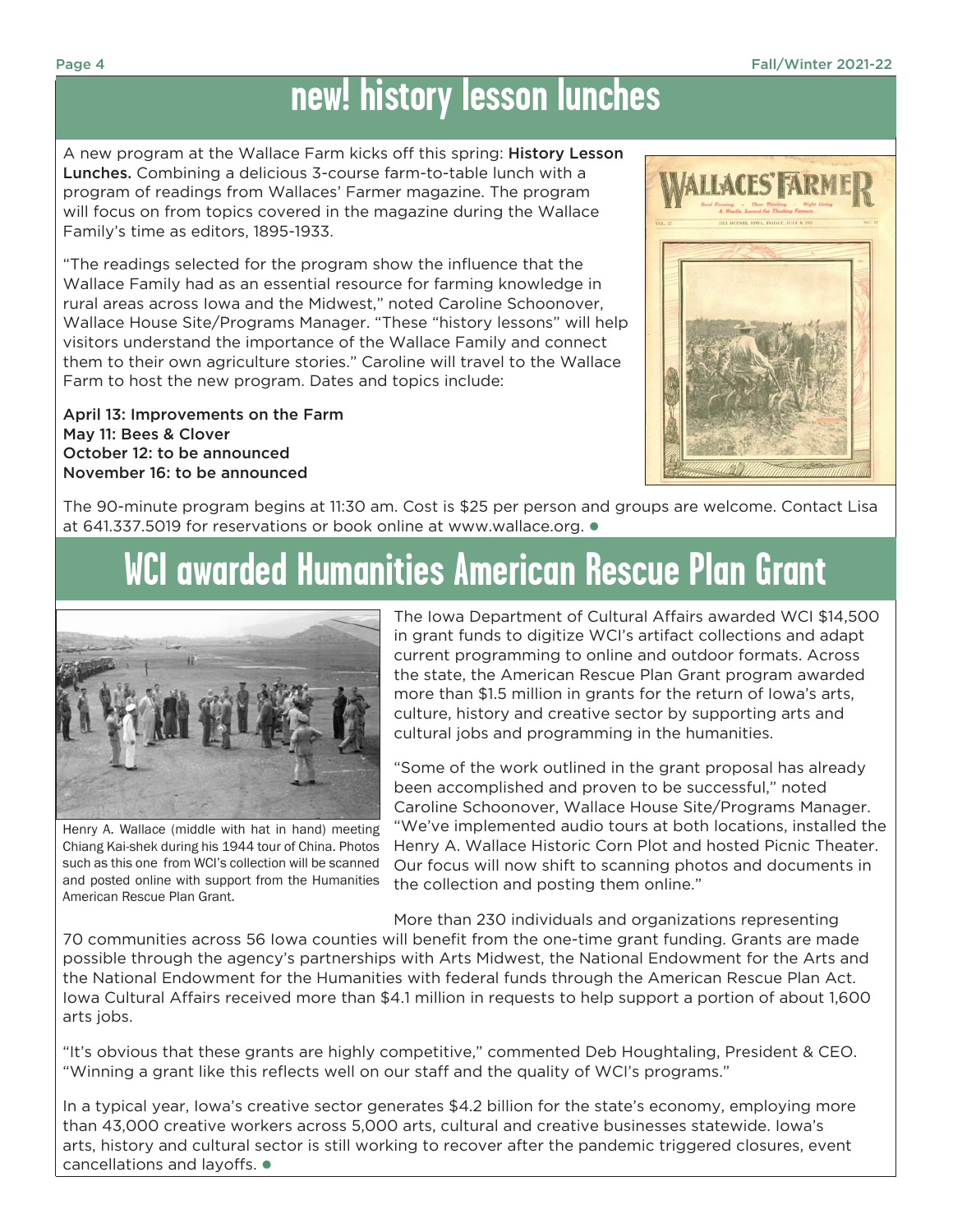## **2021 donors**

As we responded to the pandemic by implementing new protocols, adopting new technologies and developing new programs, our donors were with us every step of the way with their encouragement, understanding and financial support.

Thank you to each and every one of them for partnering with WCI to meet the challenges of 2021. If we have made any errors, please let us know so we can correct our records.  $\bullet$ 

Adair Soil & Water Conserv. District Anonymous Aubrey & Leo Alvarez Jane Anchustegui Robin Arnold John & Christine Augustine The Augustine Family Trust Roy & Phyllis Bardole Pat Barry & Bryan Hall Carol & Ivan Bendorf Bessemer National Gift Fund Rachel Binning The Blueberry Fund Ann F. Blumberg Elizabeth & Scott Brennan Sarah Bunch Linda Buxton Gina Campbell The Capecchi Family USDA CARES Grant Martha Carr Katherine Carton Central Iowa Tourism Region Mary Jane Cobb Carly Condon Corteva Agriscience Alice Curl Dehner Distillery Nicholas P. & Stephanie Devereux Diamond Vogel Paints Scott & Tonya Diehn Sandra Dixon Lynne & David Don Carlos David & Deborah Douglas Daniel & Carolyn Downing E.F. & Sylvia Schildberg Foundation Empowering Adair Co. Foundation Farm Credit Services of America Farmers Electric Cooperative Chuck & Marilyn Farr Farvue Foundation James Fifield FNB Elizabeth Fisher Fleming Family Charitable Fund Fleming Family Foundation II Nancy & Michael Forrest Randy & Nancy Frakes Frederick Real Estate Service Don & Linda Friedrichsen Karen Fries Fran Ganoe

Elizabeth Garst Diane Glass & Jeff Means Rabbi Jeff & Mindy Glickman Linda & David Gobberdiel Bonnie Green LaVon & Craig Griffieon Carol A. Grimm Jami Haberl John & Christine Fleming Halbrook Glen Halva-Neubauer Deb Hougtaling Jay Howe Amara Huffine Trudy Holman Hurd Deb Irving Iowa Dept. of Cultural Affairs Iowa Dept. of Economic Development Amanda James Marion & Nancy James Nicole Jansen Paige Jones Marlyn & Ann Jorgensen Barbara & Jim Kalbach Mary Kapler & Shawn Blythe Keep Iowa Beautiful Knock Family Charitable Fund Donald Kom John & Dianne Liepa Scarlett Lunning Jim & Karen Mailander Betty Mathers Judy McClure Becky & Dan McKay Keith & Sharon Mensing Ann Merritt Meyocks Group Mid American Energy Duane & Donna Miller Linda Miller Lynn & Garry Miller Diane Morain Winston & Becky Morris Joan Myers Judy Neal Neighborhood Investment Corp Ralph & Joyce Neill Jim Nelson Network for Good Doris Jean Newlin Catherine Olesen Greg Padget Steven Person

Brian C. & Kathy Peterson Mark & Tammera Pierson Jack C. Porter & Martha Green Questers Wallace #1205 Patricia Reeves Jim & Rox Ann Rhoads Riley Family Foundation Larry & Barbara Riley Bridgett Robinson Susan M. Rogers W. Mark & Janet Rosenbury Beverly & Glenn Rowe Carolyn & Richard Santi Gary & Pamela Schwartz Leon & Schwartz Phil & Diana Sickles Silos & Smokestacks National Heritage Area Jennifer & Marty Smith Tom Smull & Liz Gilman Mark Stadtlander Patrick & Maria Steele Cathy Stjernberg Tilda Brown Swanson Rhoda Switzer Rod & Eileen Swoboda Eric Tammes Ann Taylor & Mike Gaul Karen Taylor Nan Tibbetts David Trask Gail Turner Karen & Jim Tussey Wallace Genetic Foundation Wallace Global Fund Bill Wallace & Anne Evans Douglas & Jenice Wallace James P. & Holynn Wallace Jeffrey & Elizabeth Wallace Karla Walsh Kevin & Elsie Walsh Betty Warywoda Jeff Way Wells Fargo Community Support W.T. & Edna M. Dahl Trust Shirley & Delon Weuve Michelle Wilson Dr. Dennis & Kristi Woodruff Brian Zachary & Jean Weisshaar Kent Zimmerman & Mary Gottschalk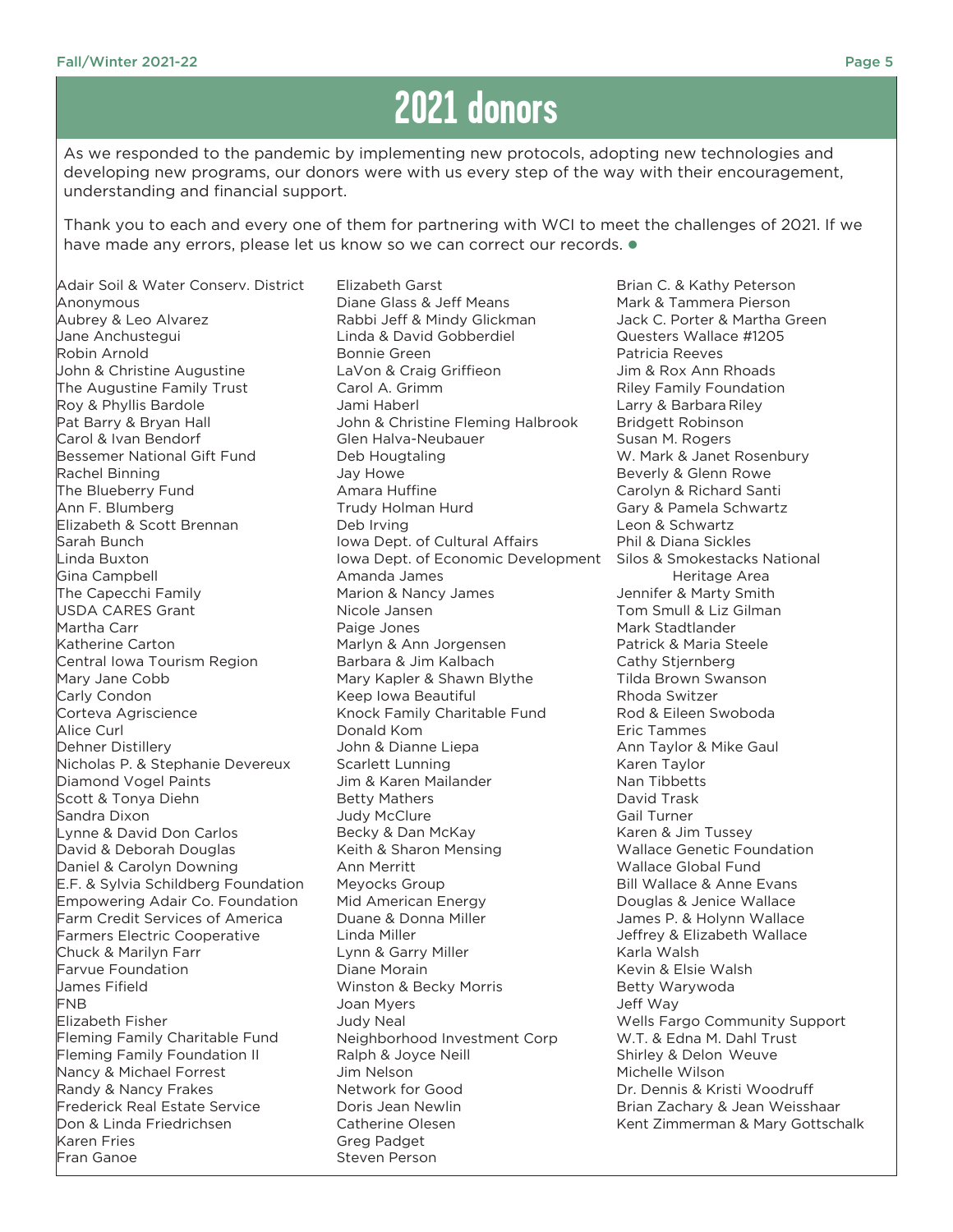### **2022 grant funding is counting on you**

At least 6 grant-funded projects are on WCI's 2022 to-do list including:

• increasing programs, tourism and access with support from the Wallace Global Fund

• installing a geothermal greenhouse with help from the Empowering Adair Co. Foundation and other partners

• digitizing WCI's photos and documents thru the American Rescue Plan Humanities program • partnering with the Farvue Foundation to increase short-term and long-term sustainability • expanding access to the American Dreamer one-act play with the Iowa Arts Council • continuing Farm to Table Thursdays word-ofmouth marketing thru Silos & Smokestacks

Totaling more than \$120,000 in funding, the list reflects WCI's ability to work with diverse partners and develop appealing, do-able

projects. "Several of these grants are awarded through a competitive process," commented Ann Taylor, VP Marketing & Resource Development. "That means that grant-funding agencies recognize the merits of our projects and likelihood that they'll be successful."

In some grant projects, WCI must match all or part of the grant award, either in cash, inkind support or a combination of both. "Many people don't realize that these matching funds often come from individual donors," she continued. "We need the support of individual givers to meet those requirements. Please consider a gift to annual operations and help WCI succeed."

Refer to the article below on different ways to make a gift. Thank you!  $\bullet$ 

## **you can make things happen**

You can have a big impact on WCI's work in the community. Whether it's history programming, the Garden for Good, historic building renovations or the Prairie Art Exhibit, donors make those efforts happen. A financial gift from you can set a course for WCI's success.

You can choose to give automatically on an annual or monthly basis by using our easy and secure Donate page: https://wallace.org/support/ donate/. One-time gifts are also accepted through this page. If you don't have access to the internet,

staff can set this up for you upon request. Contact Ann at 515.243.7063 and she'll be glad to help.

If you'd rather send a check for your support this year, simply fill out the form below and pop it in the mail. All members receive invitations to programs and events, regular newsletters and giving acknowledgement. You can always choose to remain anonymous. Thank you for your continued interest and support of WCI!  $\bullet$ 

#### **Count me in! Here's my 2022 contribution**

|                                                                                                   | TYPE OF GIFT: (circle one)<br>• Annual Gift Levels:                                             |  |  |  |
|---------------------------------------------------------------------------------------------------|-------------------------------------------------------------------------------------------------|--|--|--|
|                                                                                                   | Grower (\$50) Believer (\$100)<br>Thinker (\$250) lnnovator (\$500)<br>Dreamer (\$1,000+)       |  |  |  |
|                                                                                                   |                                                                                                 |  |  |  |
|                                                                                                   | • Endowment Funds: Contact me with<br>more information about a planned gift. (no<br>obligation) |  |  |  |
|                                                                                                   |                                                                                                 |  |  |  |
|                                                                                                   |                                                                                                 |  |  |  |
| The Wallace Centers of Iowa   756 16th St., Des Moines, IA 50314                                  |                                                                                                 |  |  |  |
| Credit/debit card donations are also accepted via our web site:<br>www.wallace.org/support/donate |                                                                                                 |  |  |  |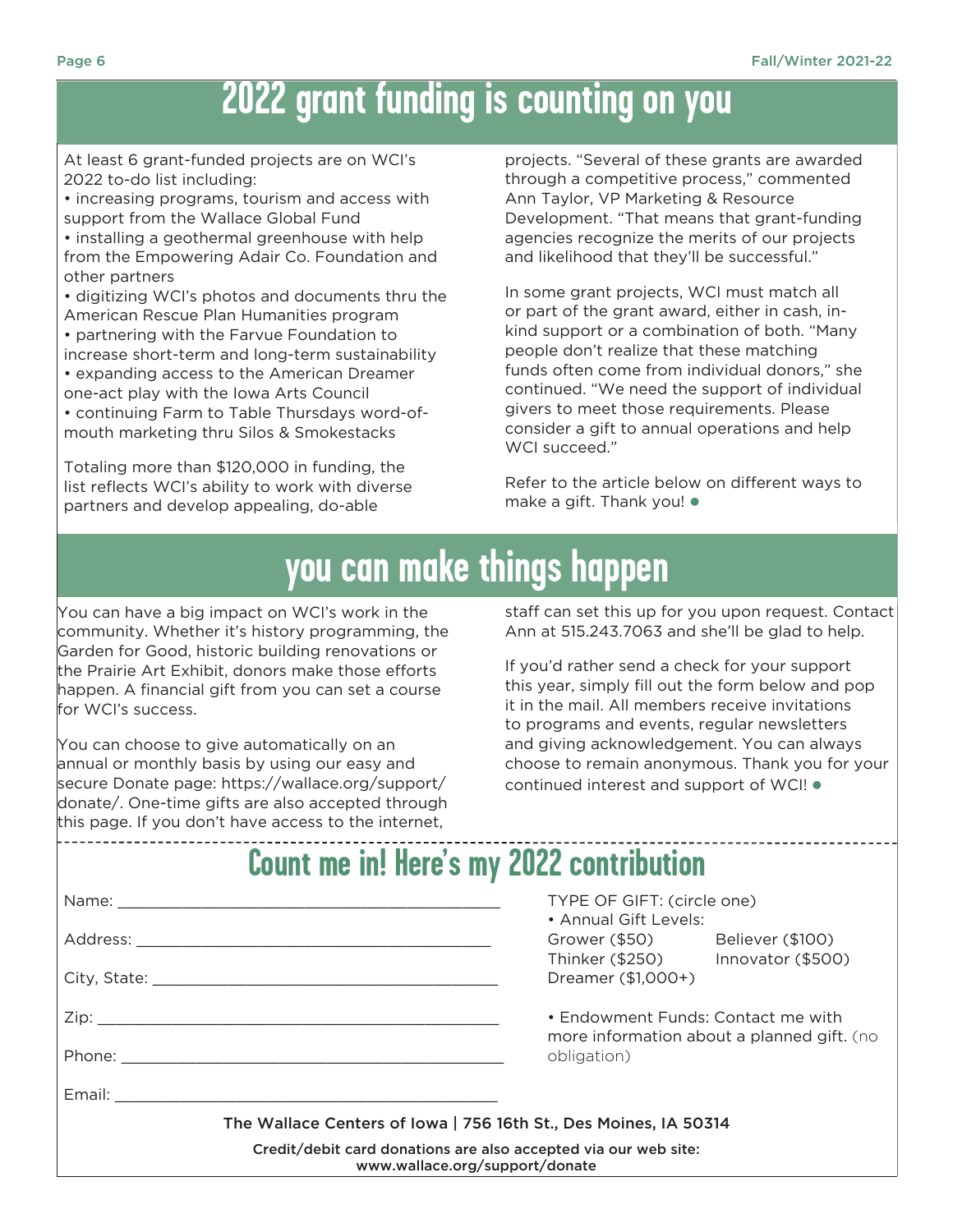### **seeds of diplomacy: a melon story**



Way back in July, Michelle Johnson from Baker Creek Heirloom Seeds stopped at WCI in search of a story about Henry A. Wallace introducing a melon to farmers during a 1941 trip to China. The heirloom seed company was interested in finding more facts for a possible feature in their 2022 seed catalog. We had a delightful time helping Michelle comb thru our artifacts and connecting her to other possible sources including Henry A.'s descendants Rob Fleming and David

Douglas. The gorgeous 2022 Whole Seed catalog is out and Michelle's wonderful feature about the While Lanzhou Melon is 8 pages long! With permission from Michelle, here's some edited excerpts from her story:

In 1944, Vice President Henry A. Wallace undertook an expedition to China and the Soviet Union. Coming at a critical time in World War II, with Wallace facing political headwinds at home, the 51-day, 27,000 mile trip was an audacious journey by any measure.

A largely overlooked footnote is that Wallace took seeds with him, including one for a sweet, white honeydew that eventually took root on farms around Lanzhou, in the Chinese province of Gansu. Such an exchange of seeds was natural for Wallace; he lived and breathed a love of plants and a commitment to farmers and agriculture, and he passionately believed that agriculture was a pillar of national stability, security and prosperity, at home and abroad.

"Even in the darkest days of World War II, when he took this trip to China, he was fascinated by what was growing, what was happening in agriculture," said Wallace's great-nephew Robert Fleming.

Wallace spent the bulk of his time — nearly a month — traveling in Siberia. Though his Soviet hosts wanted to impress him with their technology and infrastructure, he was mainly interested in visiting with farmers and sharing seeds. The Chinese leg of his trip lasted 16 days, only four of which he spent in Chungking, the seat of the Nationalist Chinese government. From Chungking, he flew to Kunming and Chengdu before landing in Lanzhou (Lanchow), his last Chinese stop before returning home.

While the exact provenance of the melon variety isn't recorded, it's likely that Wallace got the seeds from the USDA, which he oversaw as U.S. Secretary of Agriculture from 1933 to 1940. Wallace's grandson, David Wallace Douglas, said his grandfather would naturally have reached out to the USDA and asked what varieties would grow best in the climates he was visiting.

The melon, often called Bailan or Hualaishi (an adaptation of the word "Wallace"), became popular in China, but its story was lost in the U.S. until 1980, when Xu Feiqing, then Gansu's deputy governor, visited Iowa. According to a story in the *Des Moines Register,* Xu made the connection between Wallace, an Iowa native, and the melon so beloved in Gansu.

After the Chinese Communist Party took control in 1949, Xu said, the melon's name was changed to White Lanzhou, due to political tensions between China and the U.S. Sometime in the mid 1980s, Wallace's daughter Jean Douglas received some White Lanzhou seeds and began growing them at the family farm near South Salem, NY.

But without the efforts of the late William A. Murray, a professor emeritus of agricultural economics at Iowa State University, who was also related by marriage to the Wallace family, this sweet melon might never have been preserved in the U.S. Murray acquired some seeds from Jean Douglas in 1990 and submitted them to the USDA National Plant Germplasm system, which plays a critical role in protecting plant diversity and making seed stock available for research.  $\bullet$ 

#### Board of Directors Jeff Wallace, Chair Eng. & Cr. Writing Teacher (retired)

Dr. Rachel Binning, Vice Chair Corteva Agriscience

Aubrey Alvarez, Secretary Eat Greater Des Moines

Christine Augustine, Treasurer Canterbury Enterprises, Inc.

Jane Hatfield Anchustegui Middle School Teacher (retired)

Sarah Bunch Pilot Bio

Nicholas Devereux Wing Aviation

Amara Huffine Madison Co. Ch. of Commerce

Jay Howe Olesen Law Firm, PLC (retired)

Jim Hoyt GROWMARK, Inc. (retired)

Marion James James Law Office

Barb Kalbach Madison County Hospital (retired)

David Wallace Murray American Clean Power Assoc.

Greg Padget Practical Farmers of Iowa

Michelle Wilson SW IA Workforce Development

**Staff** Debra Houghtaling, President & CEO debrahoughtaling@wallace.org

Jeff Fairchild, Farm Programs Manager jefffairchild@wallace.org

Karey Meysenburg, Bookkeeper kareymeysenburg@wallace.org

Katie Porter, WH Chef/Food Programs Manager katieporter@wallace.org

Caroline Schoonover, WH Site/ Programs Manager carolineschoonover@wallace.org

Lisa Swanson, WF Site/Gift Shop Manager

lisaswanson@wallace.org

Ann Taylor, VP Marketing & Development anntaylor@wallace.org

Hans Walsh, WF Chef/Food Programs Manager hanswalsh@wallace.org